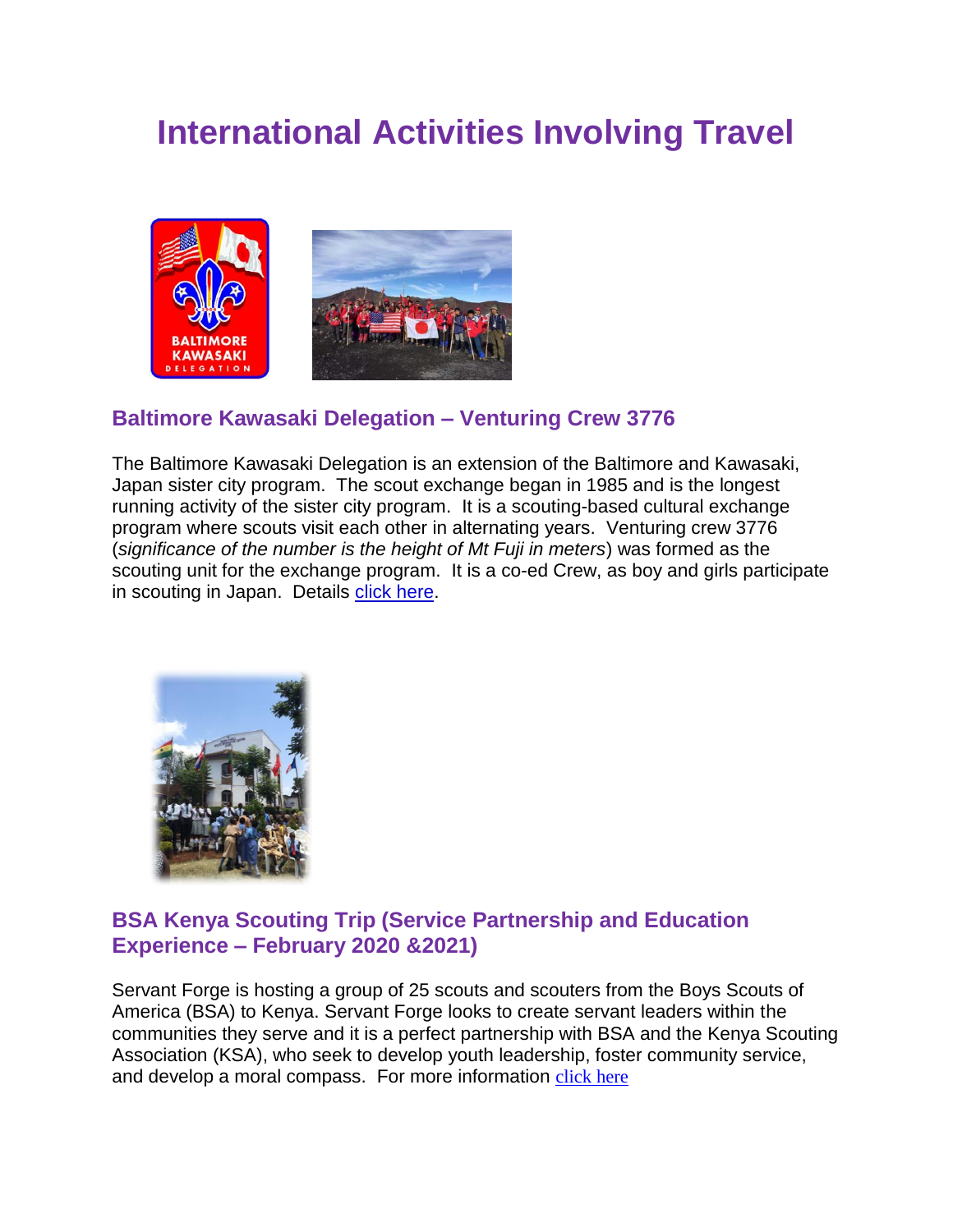

#### **2023 World Scout Jambroee**

The 25th World Scout Jamboree will be held in 2023 in South Korea! Unlike any other youth event, a world Scout jamboree invites you to surround yourself in the cultures of the world by joining your new Scouting friends at a single destination for 12 unforgettable days. The jamboree experience extends beyond your home—and beyond the boundaries of our host countries—to create a global adventure that will last a lifetime.

More information to come!

World Jamboree website: [click here.](https://www.2019wsj.org/about/2023-world-jamboree/)



## **Kandersteg International Scout Centre (**KISC**)**

Kandersteg is a Scout Camp located 65 kilometers south of Bern, the capital of Switzerland, in the Bernese Alps. KISC began in 1923 with Lord Baden-Powell, the founder of World Scouting, who after the first World Scout Jamboree had a dream about a place where all Scouts from all over the world could meet. His dream came true and now YOU have the opportunity to visit Kandersteg International Scout Centre and live YOUR Dream! It couldn't be easier to reach Kandersteg whether by road, air or using the world famous Swiss rail network. For more information **[click here.](http://www.kisc.ch/)**